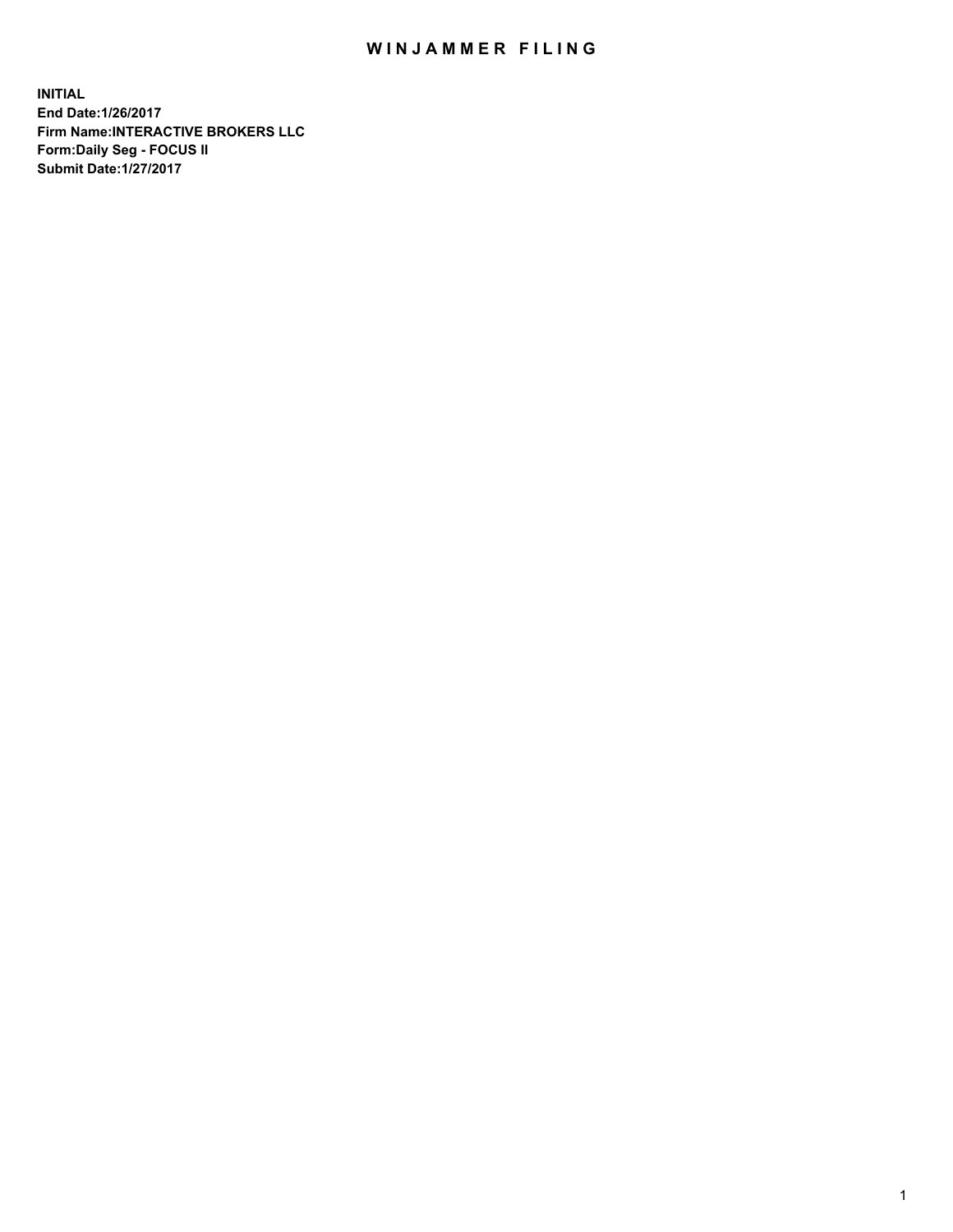## **INITIAL End Date:1/26/2017 Firm Name:INTERACTIVE BROKERS LLC Form:Daily Seg - FOCUS II Submit Date:1/27/2017 Daily Segregation - Cover Page**

| Name of Company<br><b>Contact Name</b><br><b>Contact Phone Number</b><br><b>Contact Email Address</b>                                                                                                                                                                                                                          | <b>INTERACTIVE BROKERS LLC</b><br>James Menicucci<br>203-618-8085<br><u>jmenicucci@interactivebrokers.c</u><br>om |
|--------------------------------------------------------------------------------------------------------------------------------------------------------------------------------------------------------------------------------------------------------------------------------------------------------------------------------|-------------------------------------------------------------------------------------------------------------------|
| FCM's Customer Segregated Funds Residual Interest Target (choose one):<br>a. Minimum dollar amount: ; or<br>b. Minimum percentage of customer segregated funds required:%; or<br>c. Dollar amount range between: and; or<br>d. Percentage range of customer segregated funds required between:% and%.                          | $\overline{\mathbf{0}}$<br>0<br>155,000,000 245,000,000<br>0 <sub>0</sub>                                         |
| FCM's Customer Secured Amount Funds Residual Interest Target (choose one):<br>a. Minimum dollar amount: ; or<br>b. Minimum percentage of customer secured funds required:%; or<br>c. Dollar amount range between: and; or<br>d. Percentage range of customer secured funds required between:% and%.                            | $\overline{\mathbf{0}}$<br>$\overline{\mathbf{0}}$<br>80,000,000 120,000,000<br>00                                |
| FCM's Cleared Swaps Customer Collateral Residual Interest Target (choose one):<br>a. Minimum dollar amount: ; or<br>b. Minimum percentage of cleared swaps customer collateral required:% ; or<br>c. Dollar amount range between: and; or<br>d. Percentage range of cleared swaps customer collateral required between:% and%. | $\overline{\mathbf{0}}$<br>$\overline{\mathbf{0}}$<br>0 <sub>0</sub><br><u>00</u>                                 |

Attach supporting documents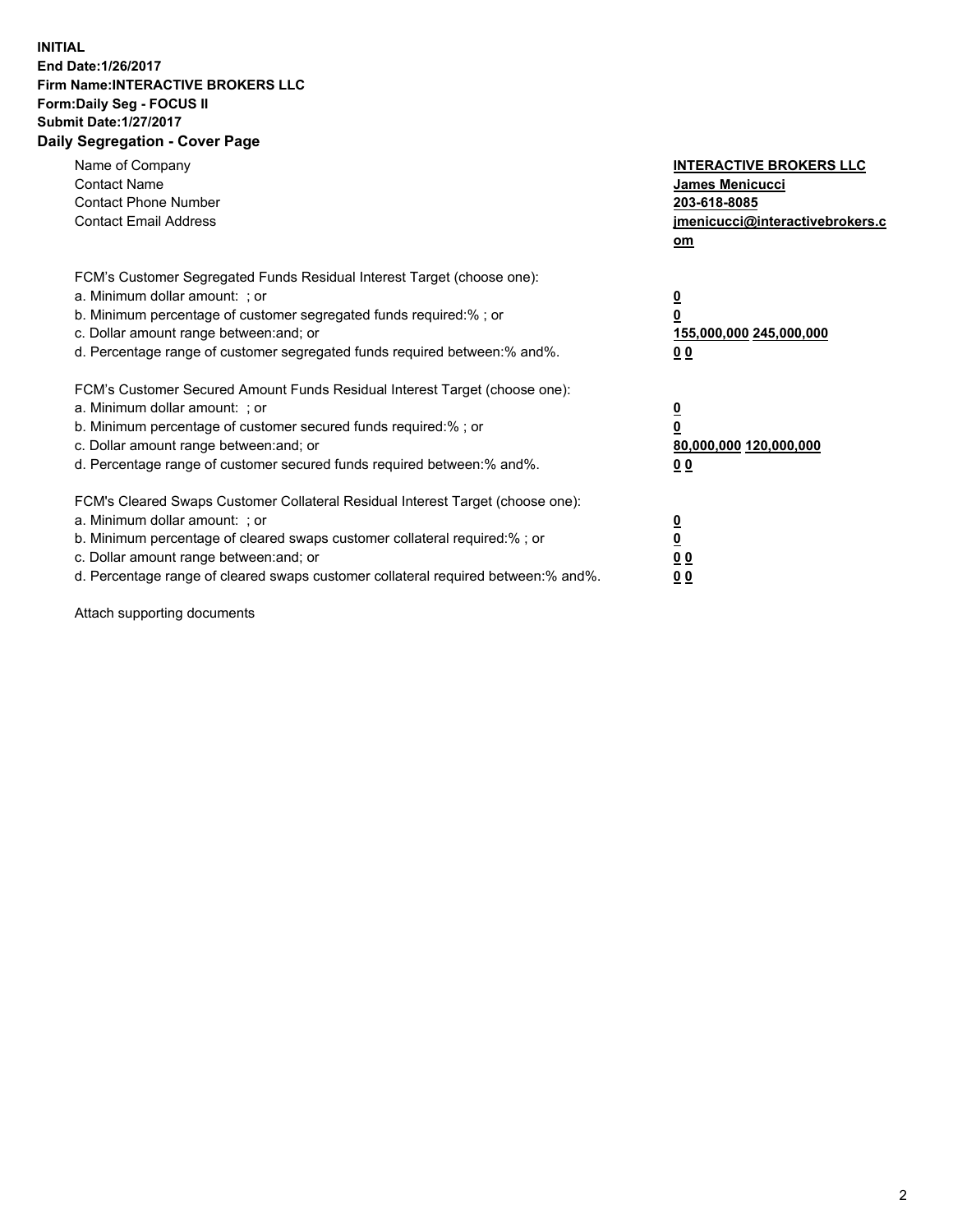## **INITIAL End Date:1/26/2017 Firm Name:INTERACTIVE BROKERS LLC Form:Daily Seg - FOCUS II Submit Date:1/27/2017**

## **Daily Segregation - Secured Amounts** Foreign Futures and Foreign Options Secured Amounts Amount required to be set aside pursuant to law, rule or regulation of a foreign government or a rule of a self-regulatory organization authorized thereunder **0** [7305] 1. Net ledger balance - Foreign Futures and Foreign Option Trading - All Customers A. Cash **346,476,744** [7315] B. Securities (at market) **0** [7317] 2. Net unrealized profit (loss) in open futures contracts traded on a foreign board of trade **22,398,548** [7325] 3. Exchange traded options a. Market value of open option contracts purchased on a foreign board of trade **221,726** [7335] b. Market value of open contracts granted (sold) on a foreign board of trade **-29,952** [7337] 4. Net equity (deficit) (add lines 1. 2. and 3.) **369,067,066** [7345] 5. Account liquidating to a deficit and account with a debit balances - gross amount **64,036** [7351] Less: amount offset by customer owned securities **0** [7352] **64,036** [7354] 6. Amount required to be set aside as the secured amount - Net Liquidating Equity Method (add lines 4 and 5) **369,131,102** [7355] 7. Greater of amount required to be set aside pursuant to foreign jurisdiction (above) or line 6. **369,131,102** [7360] FUNDS DEPOSITED IN SEPARATE REGULATION 30.7 ACCOUNTS 1. Cash in banks A. Banks located in the United States **3,500,000** [7500] B. Other banks qualified under Regulation 30.7 **0** [7520] **3,500,000** [7530] 2. Securities A. In safekeeping with banks located in the United States **405,451,389** [7540] B. In safekeeping with other banks qualified under Regulation 30.7 **0** [7560] **405,451,389** [7570] 3. Equities with registered futures commission merchants A. Cash **0** [7580] B. Securities **0** [7590] C. Unrealized gain (loss) on open futures contracts **0** [7600] D. Value of long option contracts **0** [7610] E. Value of short option contracts **0** [7615] **0** [7620] 4. Amounts held by clearing organizations of foreign boards of trade A. Cash **0** [7640] B. Securities **0** [7650] C. Amount due to (from) clearing organization - daily variation **0** [7660] D. Value of long option contracts **0** [7670] E. Value of short option contracts **0** [7675] **0** [7680] 5. Amounts held by members of foreign boards of trade A. Cash **72,445,537** [7700] B. Securities **0** [7710] C. Unrealized gain (loss) on open futures contracts **10,394,731** [7720] D. Value of long option contracts **221,726** [7730] E. Value of short option contracts **-29,952** [7735] **83,032,042** [7740] 6. Amounts with other depositories designated by a foreign board of trade **0** [7760] 7. Segregated funds on hand **0** [7765] 8. Total funds in separate section 30.7 accounts **491,983,431** [7770] 9. Excess (deficiency) Set Aside for Secured Amount (subtract line 7 Secured Statement Page 1 from Line 8) **122,852,329** [7380] 10. Management Target Amount for Excess funds in separate section 30.7 accounts **80,000,000** [7780]

11. Excess (deficiency) funds in separate 30.7 accounts over (under) Management Target **42,852,329** [7785]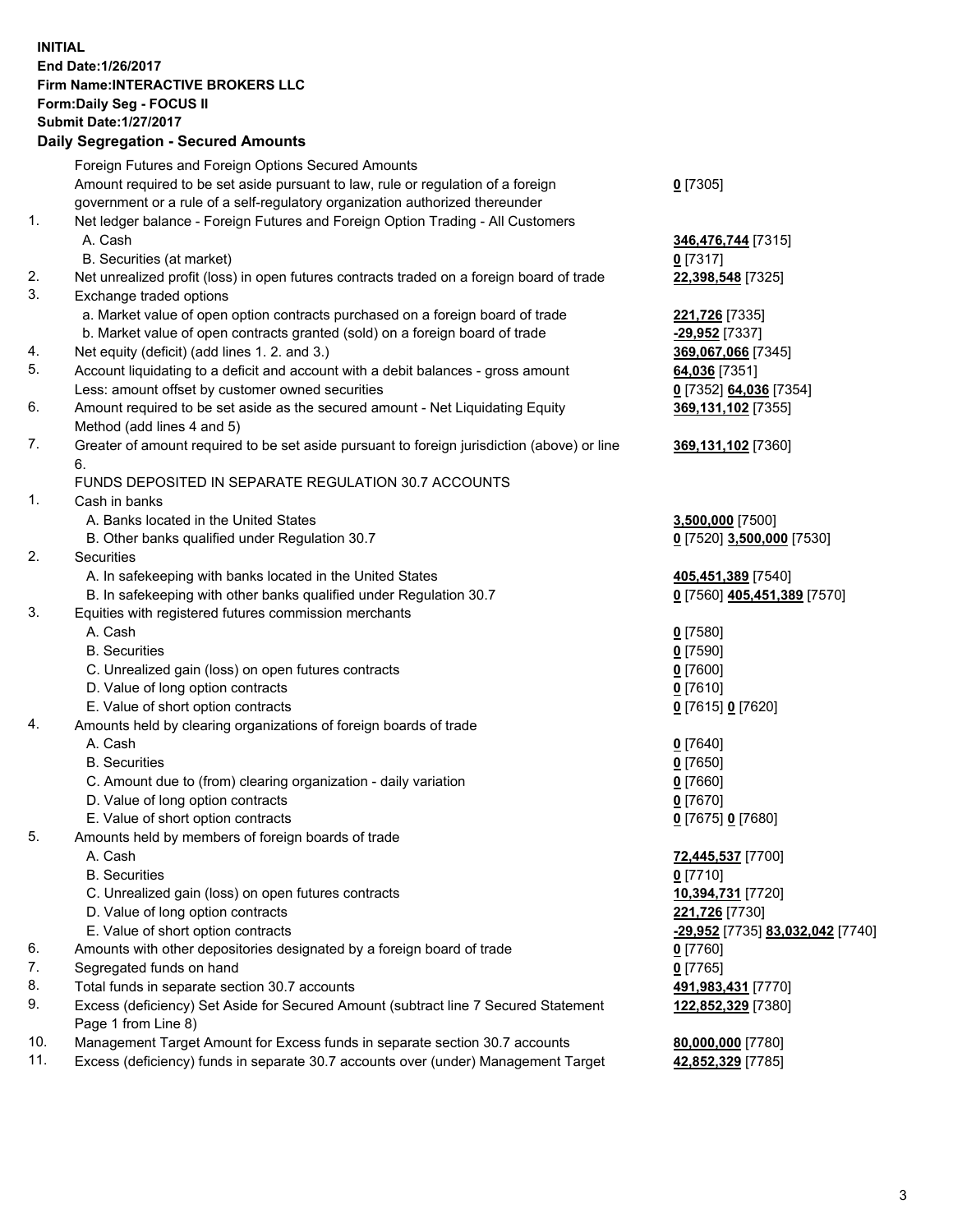**INITIAL End Date:1/26/2017 Firm Name:INTERACTIVE BROKERS LLC Form:Daily Seg - FOCUS II Submit Date:1/27/2017 Daily Segregation - Segregation Statement** SEGREGATION REQUIREMENTS(Section 4d(2) of the CEAct) 1. Net ledger balance A. Cash **3,252,754,725** [7010] B. Securities (at market) **0** [7020] 2. Net unrealized profit (loss) in open futures contracts traded on a contract market **-77,298,350** [7030] 3. Exchange traded options A. Add market value of open option contracts purchased on a contract market **105,692,774** [7032] B. Deduct market value of open option contracts granted (sold) on a contract market **-189,577,983** [7033] 4. Net equity (deficit) (add lines 1, 2 and 3) **3,091,571,166** [7040] 5. Accounts liquidating to a deficit and accounts with debit balances - gross amount **170,639** [7045] Less: amount offset by customer securities **0** [7047] **170,639** [7050] 6. Amount required to be segregated (add lines 4 and 5) **3,091,741,805** [7060] FUNDS IN SEGREGATED ACCOUNTS 7. Deposited in segregated funds bank accounts A. Cash **38,772,064** [7070] B. Securities representing investments of customers' funds (at market) **2,010,607,676** [7080] C. Securities held for particular customers or option customers in lieu of cash (at market) **0** [7090] 8. Margins on deposit with derivatives clearing organizations of contract markets A. Cash **18,635,627** [7100] B. Securities representing investments of customers' funds (at market) **1,336,205,020** [7110] C. Securities held for particular customers or option customers in lieu of cash (at market) **0** [7120] 9. Net settlement from (to) derivatives clearing organizations of contract markets **29,817** [7130] 10. Exchange traded options A. Value of open long option contracts **105,672,424** [7132] B. Value of open short option contracts **-189,563,029** [7133] 11. Net equities with other FCMs A. Net liquidating equity **0** [7140] B. Securities representing investments of customers' funds (at market) **0** [7160] C. Securities held for particular customers or option customers in lieu of cash (at market) **0** [7170] 12. Segregated funds on hand **0** [7150] 13. Total amount in segregation (add lines 7 through 12) **3,320,359,599** [7180] 14. Excess (deficiency) funds in segregation (subtract line 6 from line 13) **228,617,794** [7190] 15. Management Target Amount for Excess funds in segregation **155,000,000** [7194] **73,617,794** [7198]

16. Excess (deficiency) funds in segregation over (under) Management Target Amount Excess